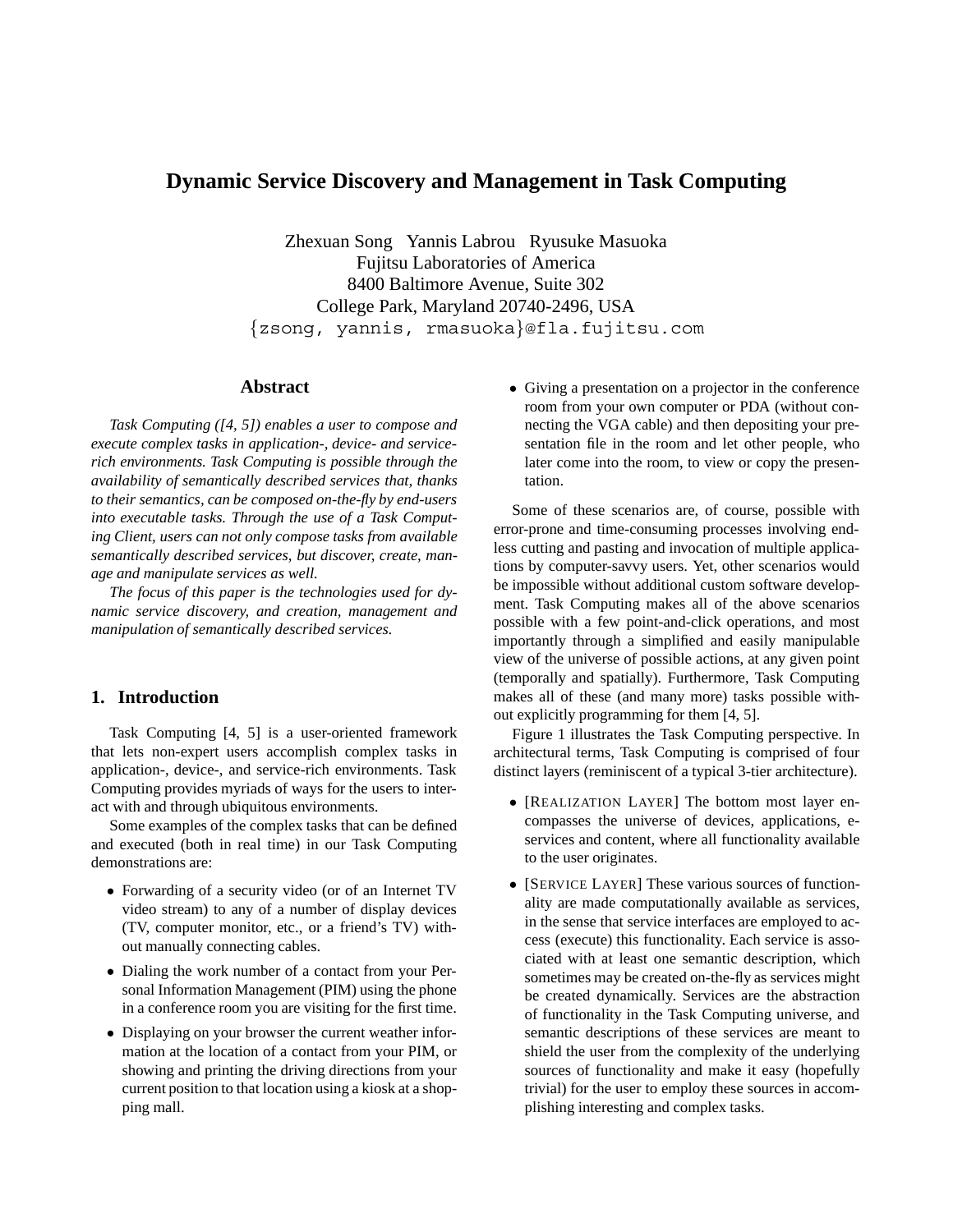

**Figure 1. General architecture of Task Computing Environment**

- *•* [MIDDLEWARE LAYER] These lofty goals are enabled by the middleware layer components that are in charge of discovering services, deciding how services can be composed, executing services and monitoring service execution, and finally enabling and facilitating a variety of management tasks, including the creation and publishing of semantically described services.
- *•* [PRESENTATION LAYER] The most important aspect of Task Computing is the presentation layer, which uses the capabilities of the layers below in order to provide the user with a "Task" abstraction of the complexity of whatever lays underneath. We have developed a variety of clients for that purpose, such as voice, textual and graphical interfaces, (referred to as Task Computing Clients (TCC's)), and a web-based interface (utilizing a web browser). The presentation layer presents to the user an environment where functionality that can be transient and dynamically created can be assembled (in real time) to perform users' tasks. Since the middleware layer components expose well-defined service API's, it is possible to create custom applica-

tions in the presentation layer in any development environments that can invoke Web Services.

The separation of these layers is both logical and implementational. We have found it useful for building an environment where the user can perform complex tasks that have not been (neither implicitly nor explicitly) designed into the system, thus multiplying the uses of the sources of functionality (devices, applications, content and e-services). Technically speaking, Task Computing is possible because of the availability of *dynamic service discovery, service publishing and management, task creation, and execution of tasks on-the-fly* [9]. We have discussed the role of the semantics and the details of task creation and execution in [5]. In this paper, we will focus on the first two issues, namely dynamic service discovery, and service publishing and management.

The rest of this paper is organized as follows: In Section 2, we will discuss the challenges that we have to address; in Section 3, we present in detail our approach and technical solutions to the identified challenges and in Section 4 we evaluate our approach with respect to related work and dis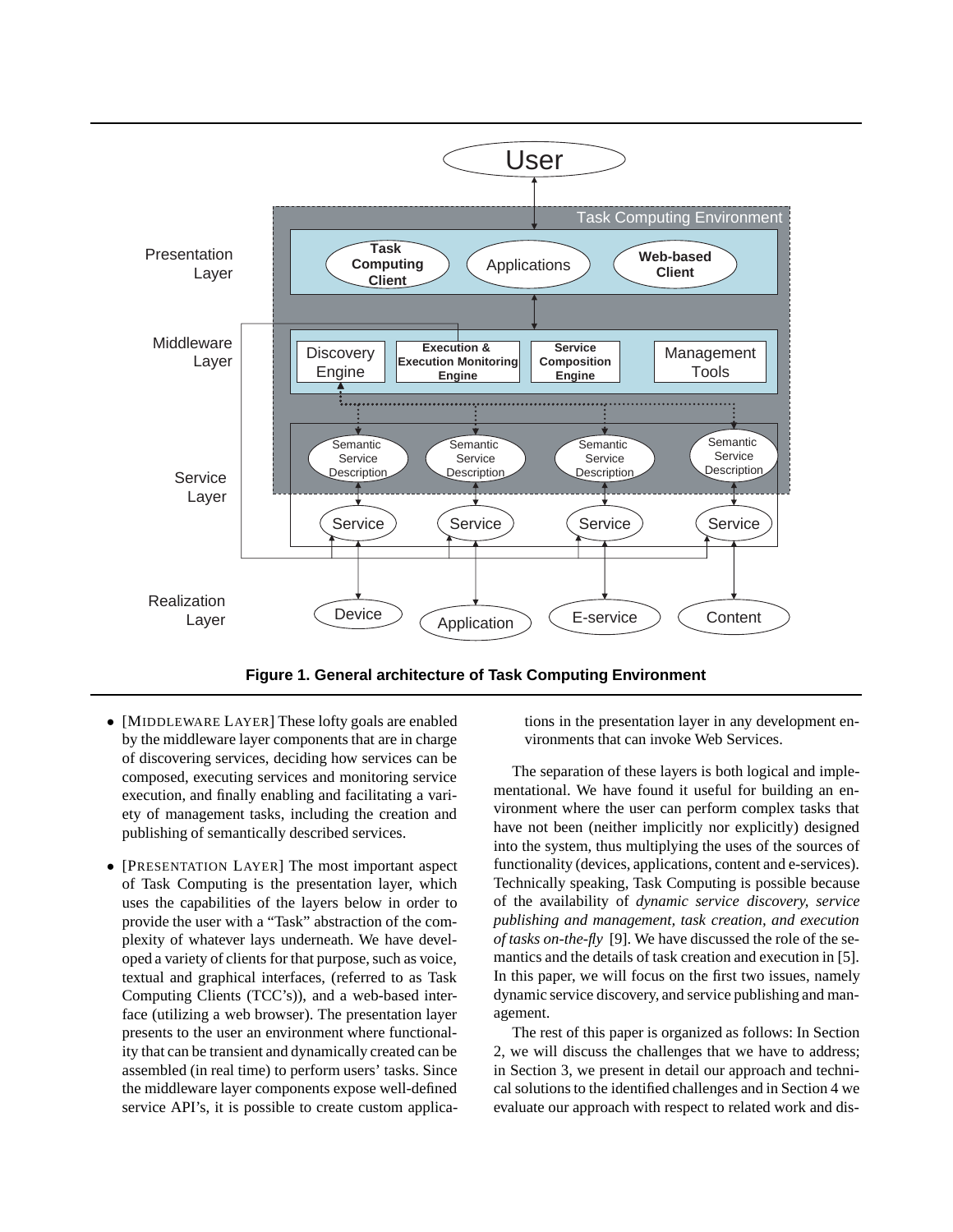cuss our future plans and work. Finally, Section 5 concludes the paper.

### **2. Insights and Concepts**

Task Computing depends on and uses Semantic Web, web services, and ubiquitous computing technologies. But, in order to deliver a real, functioning system in a truly dynamic and ad-hoc ubiquitous computing environment, we needed to establish and implement the following:

- *•* Complete separation of semantic service descriptions (SSD's) and service implementations
- *•* Separation between discovery mechanisms and discovery ranges and manipulation capability of services within and between those ranges
- Ability for users (and services) to dynamically create and manipulate services that can be made available and shared with others (or made unavailable when necessary)
- *•* A variety of services that enable interesting and truly useful tasks

Services are abstractions of functionality that is of interest to the user. Such functionality generally emanates from at least three different types of sources: devices, applications and over-the-web e-services. These three sources are loosely defined categories, as the boundaries between these categories are highly malleable. Broadly speaking, deviceoriginating services are associated with the core functionality that the device is designed to deliver. For example, a phone's (device) main functionality is making phone calls (service). Similarly, application-originating functionalities are associated with a computing application that is executing on a computing device. For example a PIM application's functionalities, includes storing and retrieving contact information of persons. Finally e-services functionality is associated with web services that are executing on some remote server and deliver the functionality through access to the web, beyond the boundaries of a user's local network. Occasionally a fourth source of functionality is very useful, namely content that is made available as a service; this type of service has proven practically very useful as an information-sharing mechanism between users. This broad categorization is only offered as rough way to distinguish between the nature of services, as service may belong in multiple categories. It is worth noting that in Task Computing the origins of such functionality is transparent to the user as the user is mainly interested in combining such functionality for the purposes of defining a task.

Service Discovery essentially refers to discovery of the Semantic Service Description (SSD) of a service. From a TCC's perspective, only the SSD's of services matter since the SSD includes enough information for the users to manipulate the services. This separation of the actual implementation of a service and the metadata of the service (in the form of semantics) means that any party can provide SSD's, not just the creator of the service. On the other hand, since services in a typically dynamic ubiquitous environment are highly transient, it is important that the availability of the SSD is consistent with the availability of the service.

The possible tasks that a user can accomplish with their TCC depend on the variety of functionality that is made available to the user. The different types of services we mentioned require different discovery ranges. Services running on a user's device should be made available to at least the user of the device (even though the user may choose to temporarily disable them). In ubiquitous computing, though, the subnet that a user's device is connected to, offers a logical localization mechanism, as such functionality may be made available to all users in that subnet. On the other hand, communities of users (identified by shared interests, organizational membership, etc.) should be able to share access to a set of services intended for that community. Finally, there are services that are intended for general use and any user on the network should have access to them (being able to discover them and execute them). The distinction between service types (devices, applications, overthe-web e-services, content) is orthogonal to the discovery ranges just discussed. The latter can be thought of as layers of permissions in a file system (user, group, world)<sup>1</sup> and "permissions" refers to the ability to discover and execute a service.

The notion of ownership applies to managing (modifying) various features of the service, including its availability. We have recognized that it is important that users can create new services on-the-fly and use them as means to share information with other users, to enable users to access functionality that might have been previously unavailable to them, or in order to make functionality available to themselves and other users. In some cases a user will create a new web service with associated semantic descriptions, while in others, the user is creating, sharing, or just making available a semantic service description, which is exactly what TCC's require in order to effectively utilize a service. In each of these cases, it is important that the user has control over the created services (or the availability of a semantic service description<sup>2</sup>), such as making them visible or invisible, determining who can discover (and subsequently execute) them, determine their temporal availability, and so on.

<sup>1</sup> where "group" bears two "meanings" (subnet and community)

<sup>2</sup> The distinction between an actual service and a semantic service description becomes unimportant to the user in a Task Computing Environment and is not reflected in the user's UI.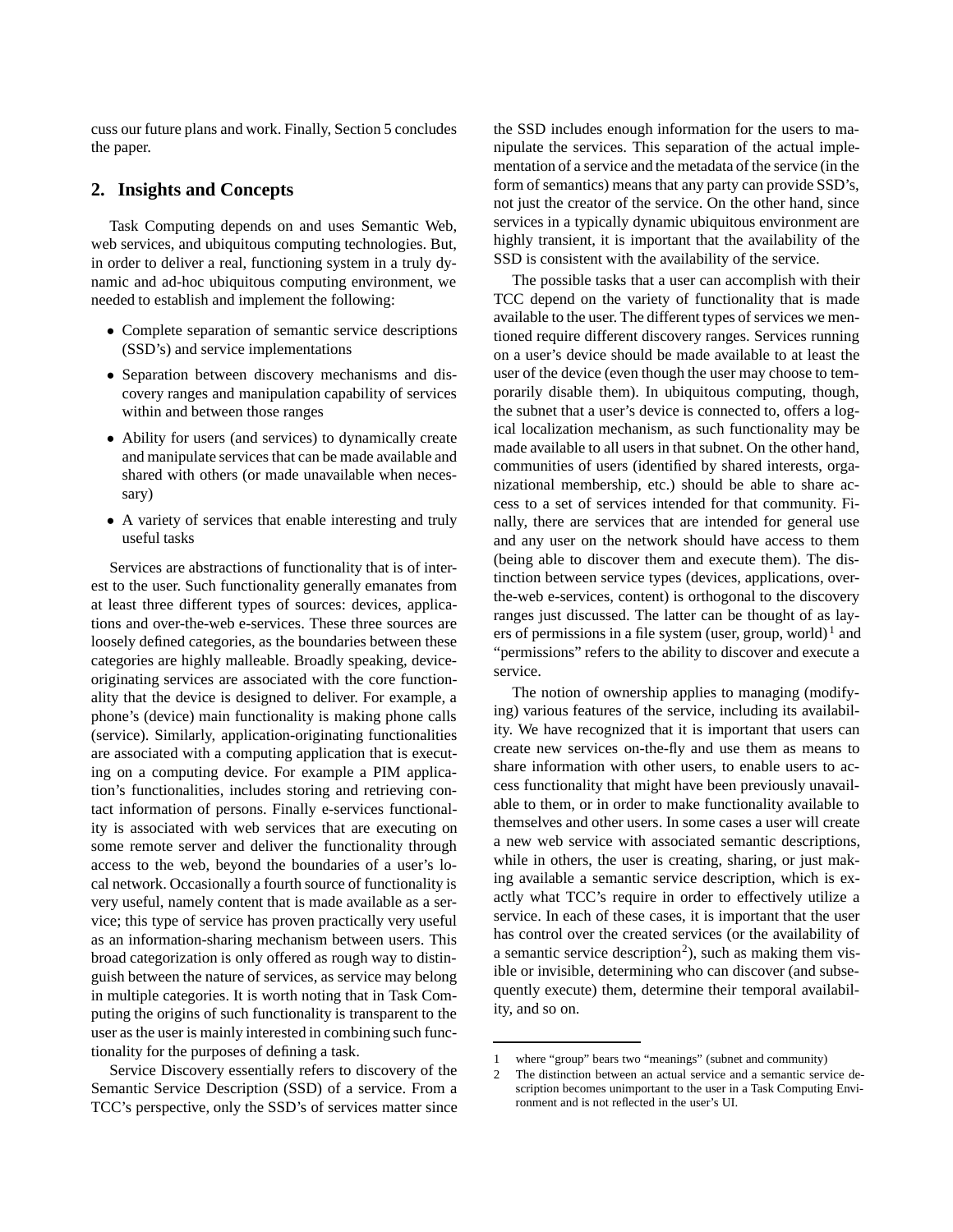# **3. Service Discovery and Management in Detail**

In this section, we present in detail our approach towards addressing the challenges discussed in Section 2, and in particular, the technical details for service discovery and management in Task Computing.

# **3.1. Separation of Service Implementation and Semantic Service Description**

We have implemented an environment with complete separation of service implementation and corresponding semantic description. As a result, *users can discover services, construct, and save tasks no matter where the services (or tasks, i.e., service compositions) reside (locally on the user's device, ubiquitously on the subnet, or remotely on the Internet) or which technology the services are implemented in.* The whereabouts and the implementation details of services are of no concern to users while they create tasks and manipulate services in the semantic layer.

Two kinds of service technologies are used for implementations of services in the Task Computing Environment (TCE), namely, web services and UPnP [12]. Both web services and UPnP services use SOAP [10] (Simple Object Access Protocol) for message encoding and usually HTTP (Hyper-Text Transfer Protocol) for message transport. Both of them define XML-based interface descriptions, namely WSDL [13] for web service and Device Description for UPnP. However, those interfaces do not contain sufficient semantic information for end-users to manipulate them onthe-fly.

Our solution is to use SSD's to describe services at the semantic level. The SSD's in Task Computing are encoded in OWL-S language [8], which is a description language for semantic services based on OWL [7]. We choose OWL-S for SSD's in TCE over extending WSDL because a standard-based service description with built-in metadata supports is essential for realization of separation of service description and implementation. The SSD consists of three parts: profile, process, and grounding.

- *•* The **profile** part provides the high-level descriptive information of a service, including the name, the text description, semantic input and output of the service. We also have additional parameters such as links to the multimedia descriptions (in video, image, icon, audio, etc.) and a user interface web page for users to interact with the service when necessary.
- *•* The **process** part describes the semantic level description of the process of the service and glues the profile part and the grounding part.

*•* The **grounding** part is the most important part for the realization of the separation. It describes where the service implementation (in web services or UPnP) can be found and how the semantic objects in the process part and the parameters in the service implementation are mapped to each other.

Note that the profile part allows users to manipulate services in the semantic layer and the grounding part allows users to actually invoke services. The relationship between service implementations and SSD's is one-to-many, namely, one service implementation can have multiple SSD's. This design allows the developers to reuse the same Web Services in many different contexts, simply by providing additional SSD's.

Since SSD's are just text files in OWL-S, they can be moved, copied, emailed, or downloaded from a Web page. In the rest of the paper, we use "discovery of a service" and "discovery of the SSD of a service" interchangeably.

#### **3.2. Service Discovery**

We define service discovery as the process of *finding services related to a user's context*. Technically, given the separation of service implementation and SSD, discovery is reduced to the acquisition of the SSD's of services by TCC. The implementation of service discovery relies on one or more *discovery mechanisms*; a TCC can exploit multiple service discovery mechanisms and a particular service might be discoverable through multiple discovery mechanisms.

Users, or the services (or their providers) may set the discovery mechanism employed for the discovery of a particular service. Changing the discovery mechanism for a service, may affect who can and where one can discover a service. Although service discovery mechanisms are orthogonal to discovery ranges, we have found that some discovery mechanisms are more suited for a specific discovery range than others (see Table 1). We next elaborate on each discovery range.

**[Empty]** Services in *empty* discovery range are those that can not be discovered by anyone. *Empty* is not an entirely conceptual range; any service that is made unavailable (even for its owner) may assume this range. For example, a user does not want the service providing her contact information discovered by others due to privacy considerations, or even by herself because it is annoying to always discover a service that she does not intend to use, and thus may choose the *empty* range for this service. When, later, she wants to use her contact for displaying on a kiosk the route from the airport she is at to her home, she may move the service into the *private* discovery range.

**[Private]** Services in the *private* discovery range are discoverable only by their owner and typically reside on the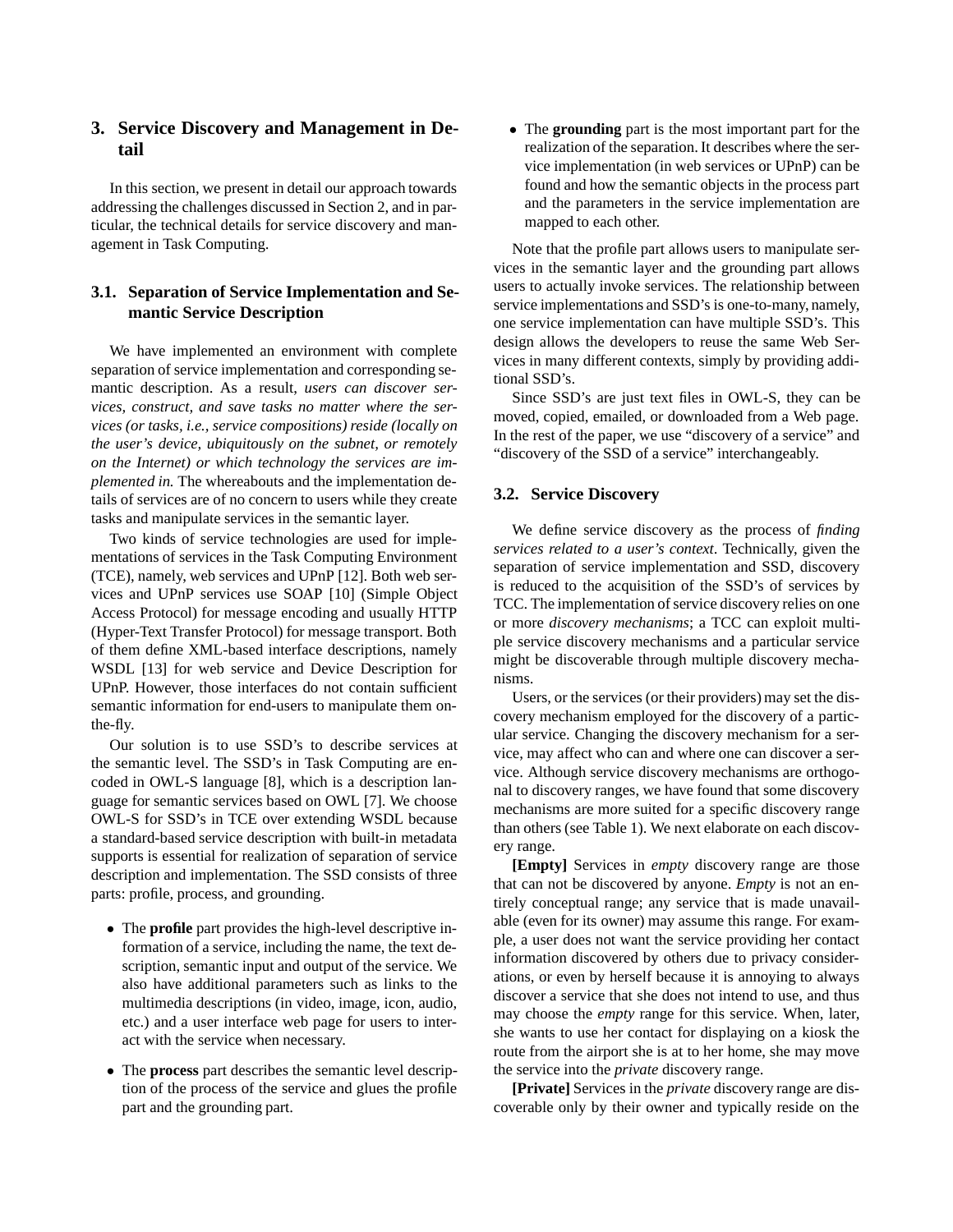| <b>Discovery Range</b> | <b>Example Discovery Mecha-</b><br>nism                              |  |  |
|------------------------|----------------------------------------------------------------------|--|--|
| Empty                  | N/A                                                                  |  |  |
| Private                | File system based discovery                                          |  |  |
| Group by Subnet        | Multi-cast based discovery                                           |  |  |
| Group by Interest      | Community directory, publish<br>/subscribe (company, commu-<br>nity) |  |  |
| Public                 | Open semantic service directory                                      |  |  |

**Table 1. Service discovery ranges and corresponding discovery mechanisms**

user's own computing device which runs the TCC. For example, the local resource handling services such as *My File*, which lets the user select and expose a file on her device, assumes (by default) this discovery range. We rely on a file system-based discovery mechanism combined with notifications using sockets to implement this discovery range.

**[Group by Subnet]** The *group by subnet* discovery range is most closely related to ubiquitous environments because of its ad-hoc and spontaneous nature of grouping. Services that happen to be on the same subnet as the user, such as a part of a company Intranet or a home network, will be discovered, enabling a very localized discovery mechanism.

We use UPnP as the discovery mechanism to implement this range. Specifically, UPnP's discovery mechanism is used to find the UPnP devices on the subnet (not all of which are Task Computing-enabled services) and for each UPnP device, the TCC invokes one specific UPnP action (*getDescriptionURL*) to determine if the UPnP device represents a Task Computing-enabled service and if so, the TCC proceeds to download the SSD from the UPnP device. Other discovery mechanisms such as JINI [2] can also be used in the same way as UPnP to implement this discovery range.

**[Group by Interest]** This *group by interest* discovery range refers to services discovered by any arbitrary group of people, perhaps bound by similar interests or group membership, such as the group of employees of a company or the members of a golf club. Currently we do not have a particular discovery mechanism for this discovery range, but we plan to implement it by combining web services with callbacks and polling mechanisms.

**[Public]** Services in this discovery range can be discovered by anyone. A good discovery mechanism for this range is an open semantic service directory; examples include Web pages with links to SSD's of publicly available services (a variant of the early days of Yahoo!), or a search engine for semantic web services like UDDI [11]. Alternatively, users can share the SSD's by emailing them to each other, or by sharing them over a peer-to-peer network.

#### **3.3. Service Publishing and Sharing**

We have created two tools, namely White Hole and PIPE (Pervasive Instance Provision Environment), to support the dynamic creation of services (service publishing) and their dissemination (sharing). Technically speaking, these two tools are used to semantic-ize, service-ize and publish (information) objects and services (see also Figure 2).

One of the scenarios enabled by the White Hole and PIPE is as follows. A user finds a very good restaurant and creates a contact entry of the restaurant in her PIM. She drags and drops the contact entry into the White Hole to create a contact providing service in PIPE. Later at a shopping mall, she uses the service to show the route from the mall to the restaurant and prints the map. Or at her friend's house, the friend invokes the service along with "Add into PIM" service to save the restaurant contact in his PIM.

**White Hole** The White Hole component has a convenient drag-and-drop interface for operating system or application objects (such as files from the local machine's operating system, contacts of PIM application, etc.), semantic objects in OWL format (or URL to the OWL file), and semantic service descriptions in OWL-S format (or URL to the OWL-S file). When something is dropped into the White Hole, the tool first decides its type: (a) if it is an OWL or OWL-S object, the White Hole just passes it to PIPE (discuss next); (b) if it is a URL to a OWL or OWL-S file, the White Hole downloads the content of the URL and passes it to PIPE; (c) if it is a known (semantically speaking) OS/application object the White Hole semantic-izes the object (see Table 2)

Semantic-ization is the process of creating a semantic object from an OS/application object. We support approximately ten types of OS/application objects (such as file and URL from OS, contact and schedule from PIM application, etc.). White Hole determines the semantic type of objects by their name, extension, and content. Once the type is determined, an OWL template for the type is retrieved and filled with the values extracted from the original object. Then the OWL description of the object is generated and passed on to PIPE. For example, if a user drops a contact item from a PIM application, the White Hole first loads the OWL template for the contact type, then, retrieves the name, company, email, phone, etc., from the contact item, and fills them into the template. Finally the complete OWL object is passed on to PIPE.

**PIPE** PIPE is a tool to service-ize semantic objects and to publish them (see Figure 2); the possible outputs of the White Hole (semantic object in OWL or semantic service description in OWL-S) need to be service-ized prior to publishing. So a service (with associated semantic description)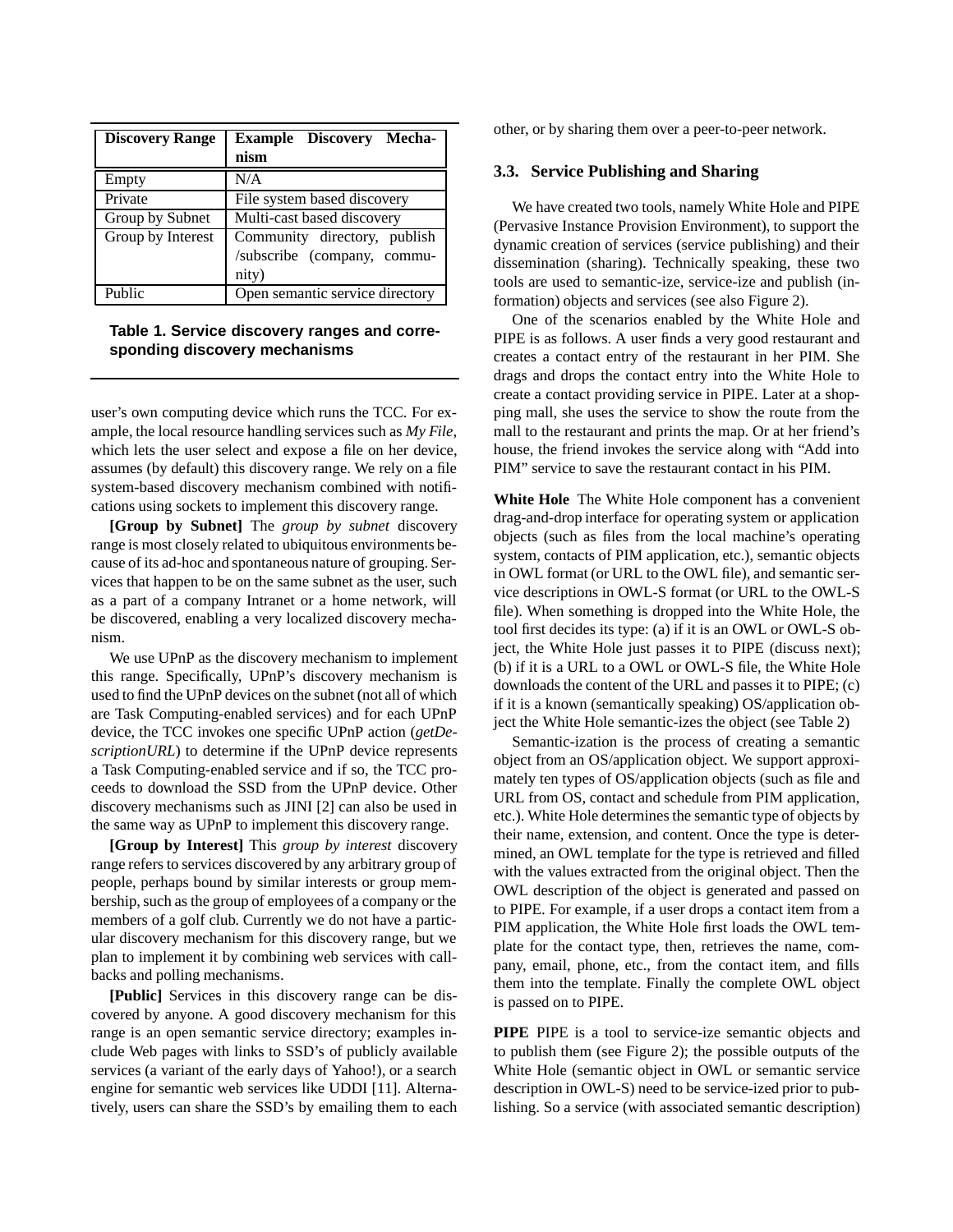

**Figure 2. Procedure of semantic-izing, service-izing and publishing of objects and services**

| Input                                           | OS/Application Object     |                        | Semantic object in OWL SSD in OWL-S or URL |  |  |  |
|-------------------------------------------------|---------------------------|------------------------|--------------------------------------------|--|--|--|
|                                                 |                           | or URL to it           | to it                                      |  |  |  |
| <b>Function</b>                                 | Identify the object type, | Obtain or download the | Obtain or download the                     |  |  |  |
|                                                 | create a semantic object  | OWL file               | OWL-S file                                 |  |  |  |
| Output                                          | Semantic Object in OWL    |                        | SSD in OWL-S                               |  |  |  |
| Table 2. Function of the White Hole application |                           |                        |                                            |  |  |  |

is created, which when invoked, will return the semantic object itself. Specifically, PIPE first dynamically creates a web service, which returns the semantic object as its output when invoked; next, a semantic service description for the newly created service is generated (see Table 3). During this process, the name, description, output type, and grounding details of the service are determined and described in a high level (in OWL-S). Our current implementation supports not only the objects we defined, but any OWL object as well.

The outcome of the service-ization is a Semantic Service Description, or SSD, which is either the original one that the user dropped into the White Hole, or the one PIPE created to describe the newly created web service. PIPE can be used to publish the SSD depending on the discovery range that the user chooses. For example, if the user wants to publish it as a *group by subnet* service, PIPE will create a UPnP device with a *getDescriptionURL* action that points to the OWL-S file.

Even though we described PIPE in relation to the White Hole, PIPE is a completely independent tool with a web service interface so that it can be called by any other component in a TCE, and used to publish objects or services. One important usage of PIPE is to realize a so-called "bank service", which is a persistent repository of semantic objects. A bank service can be used by users in an environment to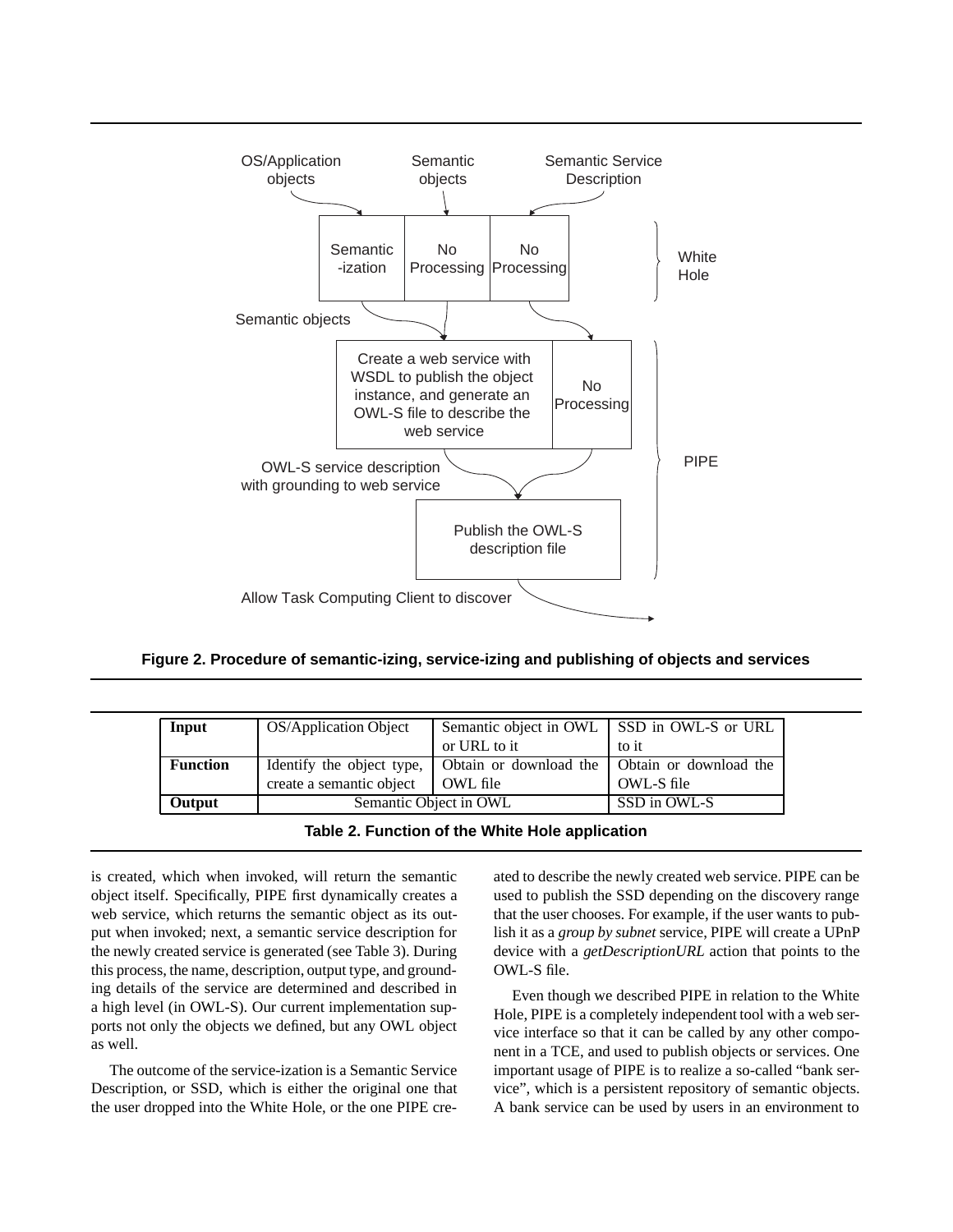| Input           | Semantic object in OWL                                                                                                                                            | SSD in OWL-S                                                        |  |
|-----------------|-------------------------------------------------------------------------------------------------------------------------------------------------------------------|---------------------------------------------------------------------|--|
| <b>Function</b> | Create a web service, which provides<br>the semantic object (in OWL); gener-<br>ate an OWL-S file for the service; make<br>it available through a discovery range | Make the OWL-S file available within<br>a discovery range of choice |  |
| Output          | Published semantic service                                                                                                                                        |                                                                     |  |

**Table 3. Function of the PIPE application**

deposit such things as files, contacts, schedule, etc. as semantic object providing services in the current environment so that people (maybe later) can use those services to accomplish their own tasks.

PIPE also includes a management user interface which helps users to organize the semantic objects or services that the user has published through PIPE. The functions we have implemented include:

- *•* **Switch discovery range** The user can switch the discovery range for the services published through PIPE, for example, in order to temporarily "hold" services (*empty* discovery range).
- *•* **Expiration time** The user can set the expiration time for the services, so that the service becomes undiscoverable after the expiration time.
- *•* **Invocation limit** The user can set a limit for the number of possible invocations, so that the service becomes undiscoverable after that number of invocations.
- *•* **Name/Description** The user can set or change the name and the text description of a service.

#### **3.4. Implemented Services**

We have implemented more than fifty semantic ser $vices<sup>3</sup>$ . Each service has a service implementation and a SSD created, except for publicly available services, for which we only created SSD's.

Some services are created from functionalities of the OS and personal applications. For example, "My Video" lets the user pick and expose a video file from her own device and "Add Contact into PIM" lets the user insert a contact into her PIM application. Other services are related to delivering a functionality of a device; for example, "View on Projector" displays on a projector web pages, presentation files, etc. that are provided as input and lets the user control the display (moving to the next slide, scrolling, etc). "View on Projector" is a typical example of how we exposed the functionality of a device as a service. The device (in this case a

projector) is physically linked to a small computer (typically a laptop) that runs a web server (necessary for the invocation of a service using WSDL) and makes available a web service interface to a custom application that implements (in a software layer) the functionality of a device. The computer, which has a network connection (typically wireless) publishes its services within the subnet and handles all incoming requests. However, we expect that in the near future, smarter devices will embed the hardware and software necessary for running a web server and processing web server and service calls. Yet, other services are running remotely on the Internet, such as the "Weather Info of" service that returns a Web page with the weather information for the address given as its input.

None of these services is particularly interesting by itself, but with the help of the TCC, a user can create and execute powerful and useful tasks from combination of basic services, such as the ones mentioned in the introduction.

## **4. Evaluation and Future Work**

We have designed and implemented the capabilities described in Section 3 except for the discovery mechanisms for the *group by interest* discovery range; we have implemented four types of Task Computing Clients, more than fifty services, PIPE, White Hole, and all the modules of the middleware layer of Figure 1. We have created a single installer for all the components so that a user can install a TCC or services in just a couple of minutes. Even though we presented a part of the approaches and solutions, we want to emphasize that all the scenarios described in this paper can be defined and executed in realtime by a user through her TCC. Figure 3 shows a user's desktop screenshot with some TCE components (two TCC's, White Hole and PIPE)<sup>4</sup>.

The separation of service implementation and its SSD, and the distinction between discovery mechanisms and discovery ranges have been implemented consistently through out system and work smoothly to deliver the overall user experience and helped us localize system failures while building and debugging the system. In addition, by consistently

<sup>3</sup> We do not include the object providing services that can be dynamically created through PIPE. Since PIPE can create a semantic object providing services out of any OWL object, it would not be meaningful to include them in the count.

<sup>4</sup> Still, a single screenshot conveys little of the dynamism of the implemented Task Computing experience, so we plan to demo our complete system at the conference.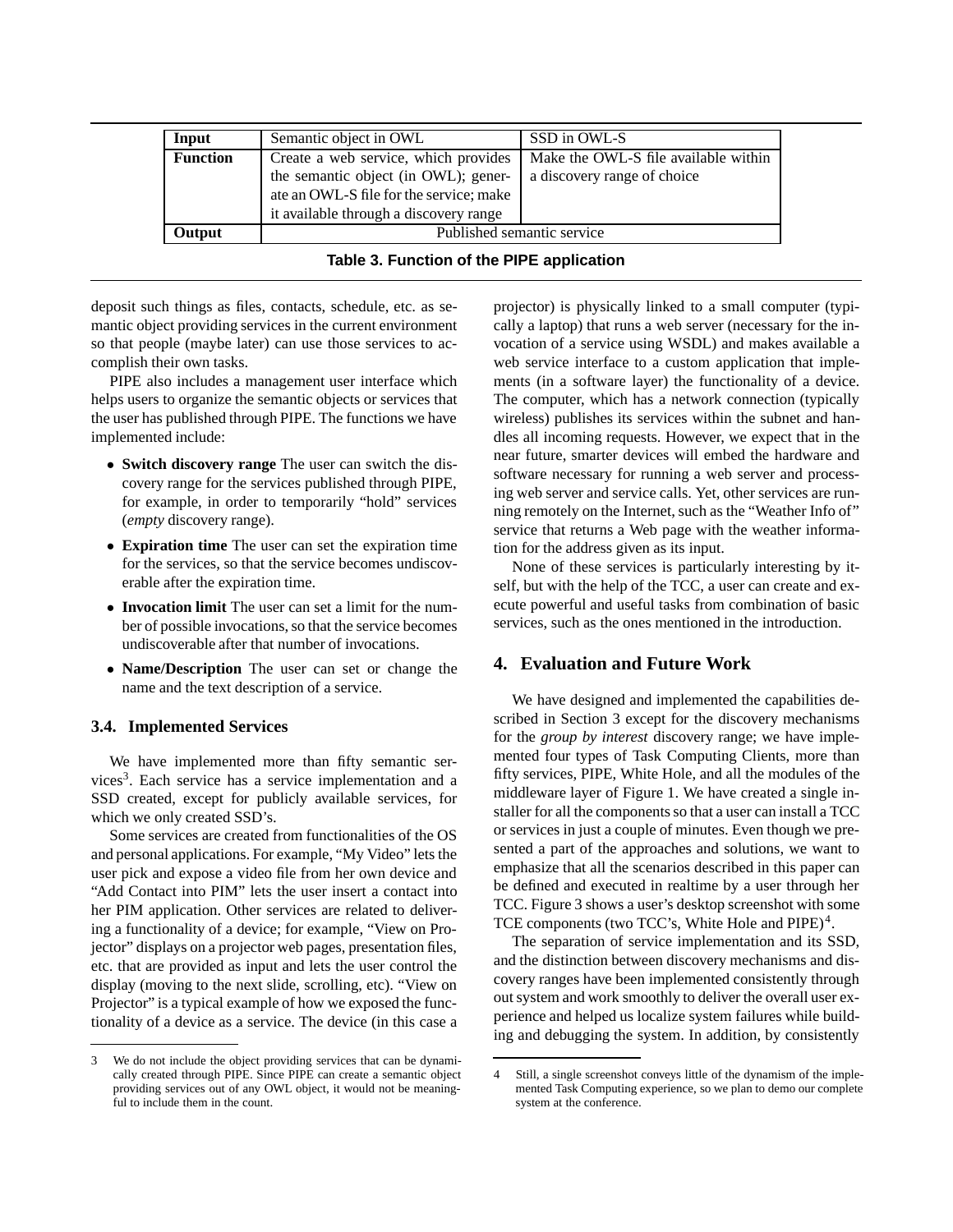observing these concepts we have implemented a modular system, in which components can be easily modified, replaced and enhanced.

Task Computing seamlessly weaves the rich worlds of personal applications and Internet-based e-services with the devices and services in ubiquitous computing environment. Pieces of the puzzle have been worked on by other researchers and industry. For example, technologies like UPnP, HAVi [1], JINI, etc., address a part of the problem. In general, those technologies are usable by the programmers who know the interface after reading many pages of the standard. Each individual kind of device has a different interface from others even within the same standard and it is difficult to make them interoperate (for programmers and much more so for end-users.) The missing element is the machine-understandable semantic for devices and services with annotations for humans. Semantics plays an essential role in ad-hoc environments, where the spontaneous nature of relationships between devices, services, clients, etc., means that little a priori knowledge is available about the other systems. The Semantic Web technologies (OWL/OWL-S) give a foundation for such semantics so that devices and services can have a common ground of interoperation. In fact, we have tried to use standard technologies wherever available and possible, such as Semantic Web technologies (RDF, OWL, OWL-S), web services (SOAP, WSDL), and ubiquitous computing technologies (UPnP).

Another research project with a similar scope as Task Computing is the Obje Software Architecture [6] at PARC (Palo Alto Research Center Inc.), described as "an interconnection technology that enables digital devices and services to easily interoperate over both wired and wireless networks". Although a detailed comparison with that work would be beyond the scope of this paper, we can summarize as follows: conceptually, the two projects have a different way of abstracting the problem and its corresponding layers. Task Computing being heavily invested in the Semantic Web technologies, and technically, Task Computing relies on semantically described services as the universal abstraction of functionality. Obje relies on mobile code to deliver device and service functionality to devices discovered in the ad hoc environment.

Our work is not anywhere near completion. We believe that at this point we have a robust enough platform, which incorporates the proper abstractions, in order to pursue a variety of different research directions. Increasing the degree of automation (or assistance to the user) during task creation is one such direction and we expect to utilize some planning capabilities in the inference engine of our system. Saving and re-using past tasks is another problem we are pursuing and we follow closely the evolution of OWL-S in that regards. Addressing various aspects of security is another avenue of future work; we plan to incorporate web services security-related standards and semantics-based policy work [3].

### **5. Conclusions**

We envision Task Computing<sup>5</sup> as a new metaphor for accomplishing tasks in the application-rich, device-rich and service-rich computing environments that permeate daily living. We have designed and built a complete functioning system that utilizes standard technologies in a novel integrated manner, from sources of functionality to end-user. In the process, we strived to create a clear separation of functional layers in order to facilitate a modularized engineering of the overall system and to enable other researchers to utilize components of our system, or to add and enhance the overall functionality delivered to the end user. In this spirit, we plan to release binaries of the modules of our implementation (of the clients, of the middleware layer modules and of the services) to the broader community.

In this paper, we discussed some of our design choices and implementations, from the perspective of the abstract architecture of Task Computing. Specifically, we discussed in detail the dynamic service discovery and creation, management and manipulation of semantically described services in Task Computing.

#### **Acknowledgements**

We would like to thank Jim Hendler, Bijan Parsia, Evren Sirin and Sam Chen for their participation in the Task Computing Project.

### **References**

- [1] HAVi. http://www. havi. org/.
- [2] JINI network technology. http://wwws. sun. com/ software/ jini/.
- [3] L. Kagal, T. Finin, and A. Joshi. A policy based approach to security for the semantic web. In *Proceedings of the 2nd International Semantic Web Conference (ISWC)*, 2003.
- [4] R. Masuoka, Y. Labrou, B. Parsia, and E. Sirin. Ontologyenabled pervasive computing applications. *IEEE Intelligent Systems*, 18(5):68–72, September/October 2003.
- [5] R. Masuoka, B. Parsia, and Y. Labrou. Task computing the semantic web meets pervasive computing. In *Proceedings of 2nd International Semantic Web Conference (ISWC)*, volume LNCS 2870, pages 866–881, Sanibel Island, FL, USA, October 2003. Springer-Verlag Heidelberg.
- [6] The Obje software architecture. http://www. parc. com/ research/ csl/ projects/ obje/ default.html.

<sup>5</sup> Task Computing relies on collaboration between Fujitsu Laboratories of America, College Park and the MINDSwap group of University of Maryland.